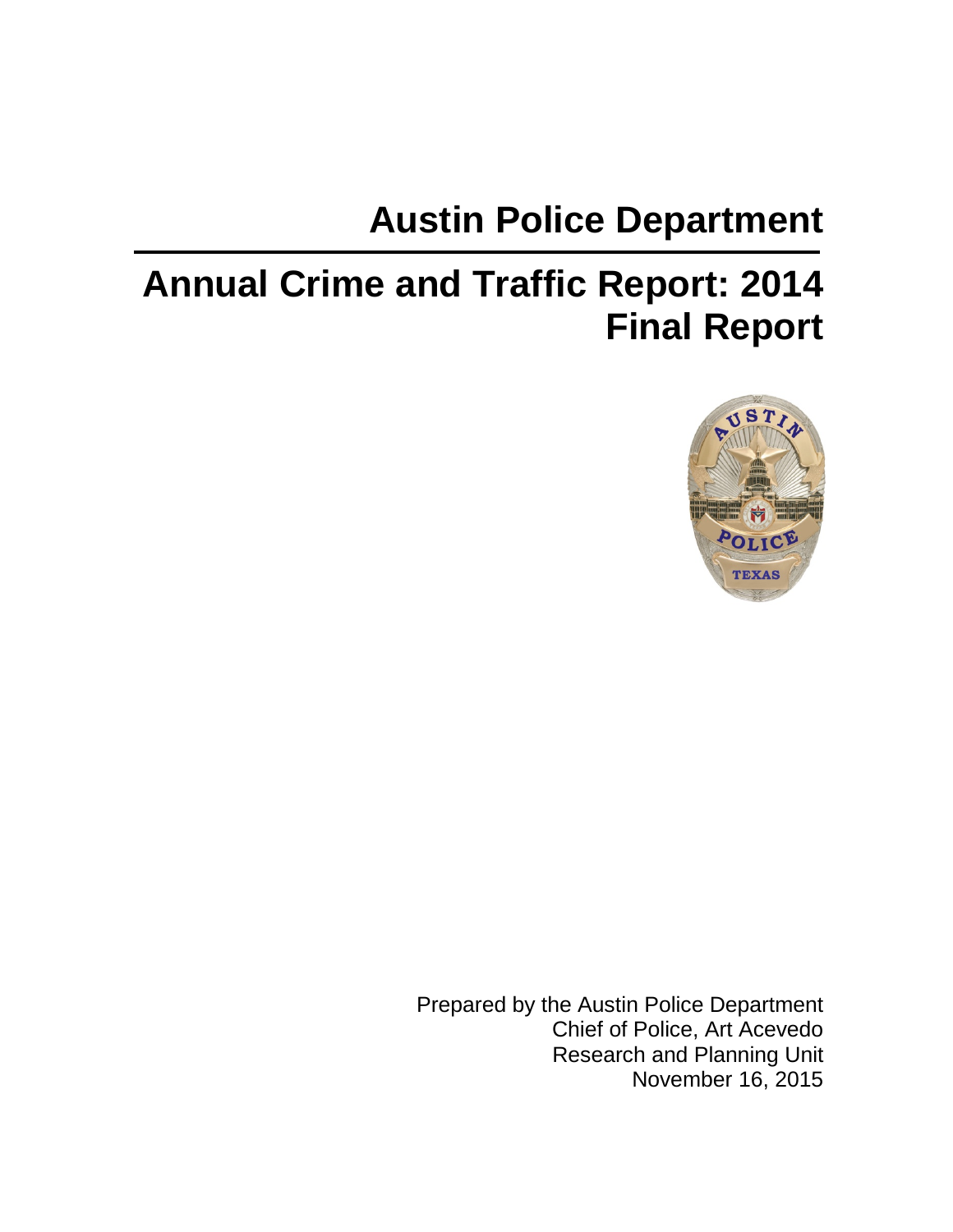#### **Background**

Each year, the Austin Police Department reports crime statistics to the FBI through the Uniform Crime Reporting (UCR) program. After federal review, these become our "official" statistics and are used in tracking year-to-year performance and trends, as well as comparing our crime statistics to other US cities of similar size.

This report contains Austin's final crime statistics reported to the FBI; it updates our preliminary report produced in April 2015.

#### **Overview**

This document contains UCR crime data for the calendar year 2014 (January 1, 2014 through December 31, 2014). For comparison, we have included data from other large US cities; among them, Charlotte, Detroit, El Paso, Milwaukee, and San Francisco (see Page 3 for a complete list). We have also included selected traffic statistics on fatal collisions and comparable data for other jurisdictions.

The report is organized by crime category (violent or property) and by type of crime within each category (e.g., murder and robbery within violent crime).

#### **Notable Findings**

This year's crime statistics include the following noteworthy findings:

- Austin's **violent crime rate** of 396 per 100,000 residents increased 9% as compared with 2013. This increase is due primarily to the FBI's modified rape definition that now includes sexual assaults. Austin's violent crime rate is 59% lower than other large US cities. (Page 4)
- Austin's **property crime rate** of 4,142 per 100,000 residents is a 20-year low and is 6% lower than other large US cities. (Page 11)
- The **robbery rate** of 97 per 100,000 reflects a 9% increase as compared with 2013; Austin's robbery rate is 68% lower than other large US cities. (Page 8)
- The **burglary rate** of 634 per 100,000 residents and **theft rate** of 3,255 per 100,000 both represent 20-year lows. (Pages 12-13)
- The property crime case **clearance rate improved** from 13% in 2013 to 15% in 2014; Austin outperforms other large US cities on both violent and property crime clearance rates. (Page 16)
- **Traffic fatalities** declined 16%, from 75 in 2013 to 63 in 2014; and **fatal collisions** dropped 22%, from 72 in 2013 to 56 in 2014. **Impairment continues to be a significant factor**: nearly half (49%) of 2014 fatalities involved an impaired driver, up from 39% in 2013. (Pages 17, 19)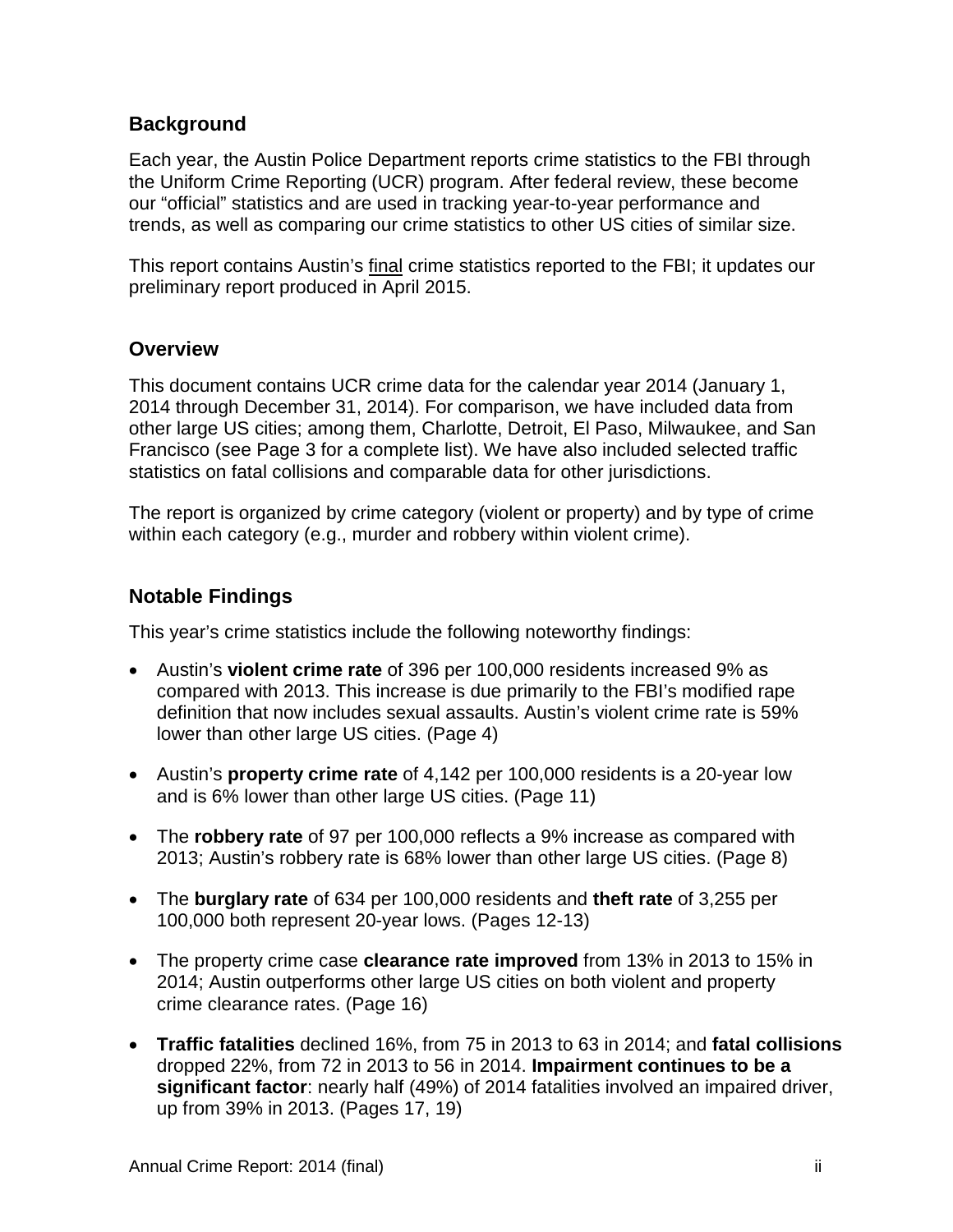# **Table of Contents**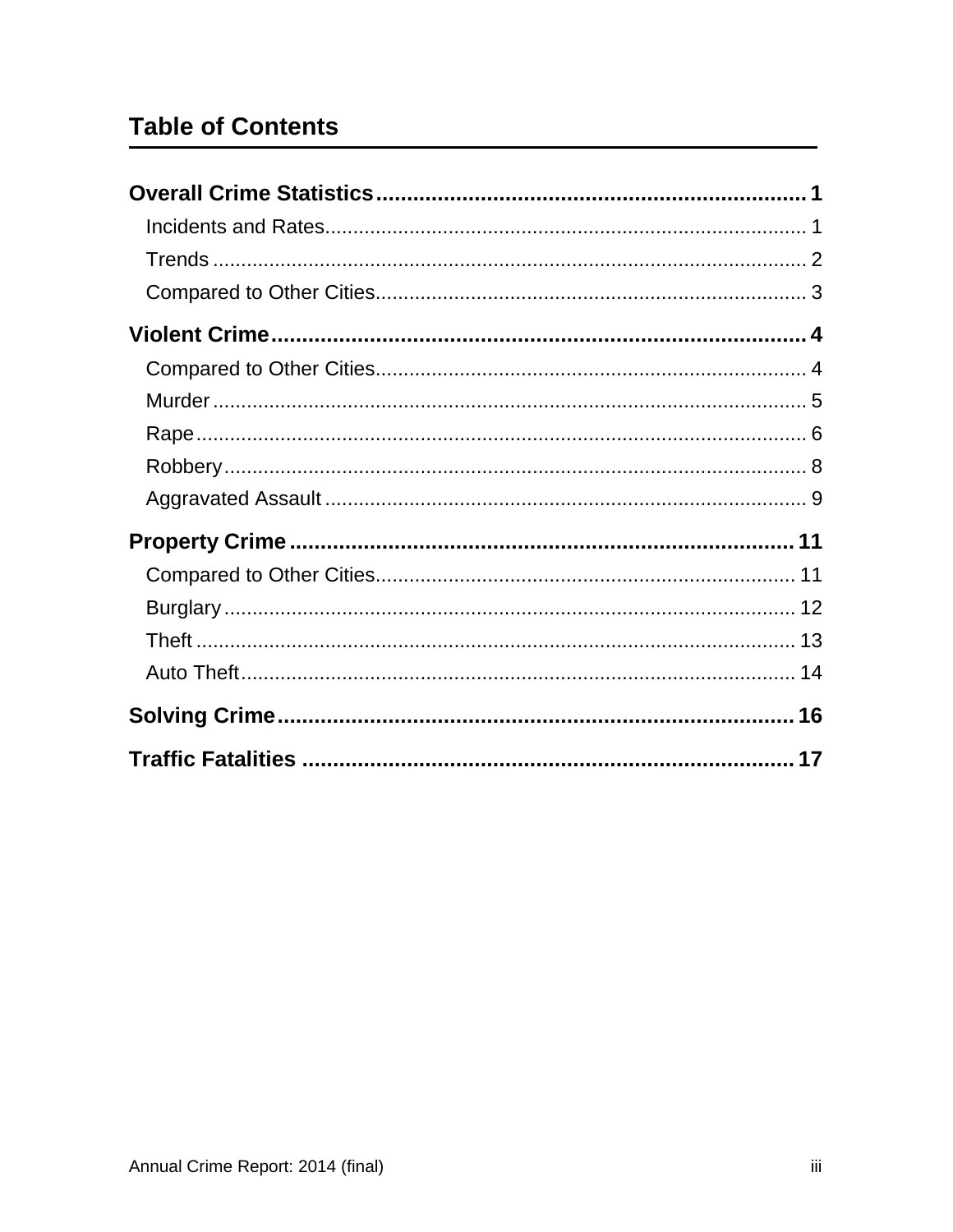# <span id="page-3-0"></span>**Overall Crime Statistics**

The FBI identifies seven "Part I Index Crimes," based on their seriousness and frequency of occurrence. Each crime is defined – including how incidents are counted – and grouped into two categories:

Violent crimes **Property crimes** Murder (number of victims) Burglary (number of premises entered) Rape (number of victims) Theft (number of offenses) Robbery (number of offenses) Auto Theft (number of vehicles) Aggravated Assault (number of victims)

These categories and crime definitions are used for reporting city-level crime statistics to the FBI under its Uniform Crime Reporting (UCR) program.

#### <span id="page-3-1"></span>**Incidents and Rates**

Throughout this report, crime is reported in terms of actual numbers (e.g., incidents, victims) as well as rate per 100,000 residents. Rates allow for comparisons to previous years and with other cities.

| <b>Part I Index Crimes</b>  | <b>Offenses</b> |        |         | Rate per 100,000 |       |        |
|-----------------------------|-----------------|--------|---------|------------------|-------|--------|
|                             | 2013            | 2014   | $%$ chg | 2013             | 2014  | % chg  |
| <b>I</b> Murder             | 26              | 32     | 23%     | 3.0              | 3.5   | 17%    |
| Rape*                       | 217             | 571    | 163%    | 25               | 63    | 150%   |
| Robbery                     | 763             | 873    | 14%     | 89               | 97    | 9%     |
| <b>Aggravated Assault</b>   | 2,117           | 2,105  | $-1%$   | 246              | 233   | $-5%$  |
| <b>Total Violent Crime*</b> | 3,123           | 3,581  | 15%     | 363              | 396   | 9%     |
| <b>Burglary</b>             | 6,550           | 5,733  | $-12%$  | 762              | 634   | $-17%$ |
| Theft                       | 32,948          | 29,423 | $-11%$  | 3,835            | 3,255 | $-15%$ |
| <b>Auto Theft</b>           | 2,169           | 2,288  | 5%      | 252              | 253   | 0%     |
| <b>Total Property Crime</b> | 41,667          | 37,444 | $-10%$  | 4,850            | 4,142 | $-15%$ |
| Total Index Crime*          | 44,790          | 41,025 | $-8%$   | 5,213            | 4,539 | $-13%$ |

*\* In 2014, Austin reported using the FBI's broadened rape definition that includes more offenses. As a result, 2014 offenses and rates are not comparable to 2013 for rape, violent crime, and total crime.*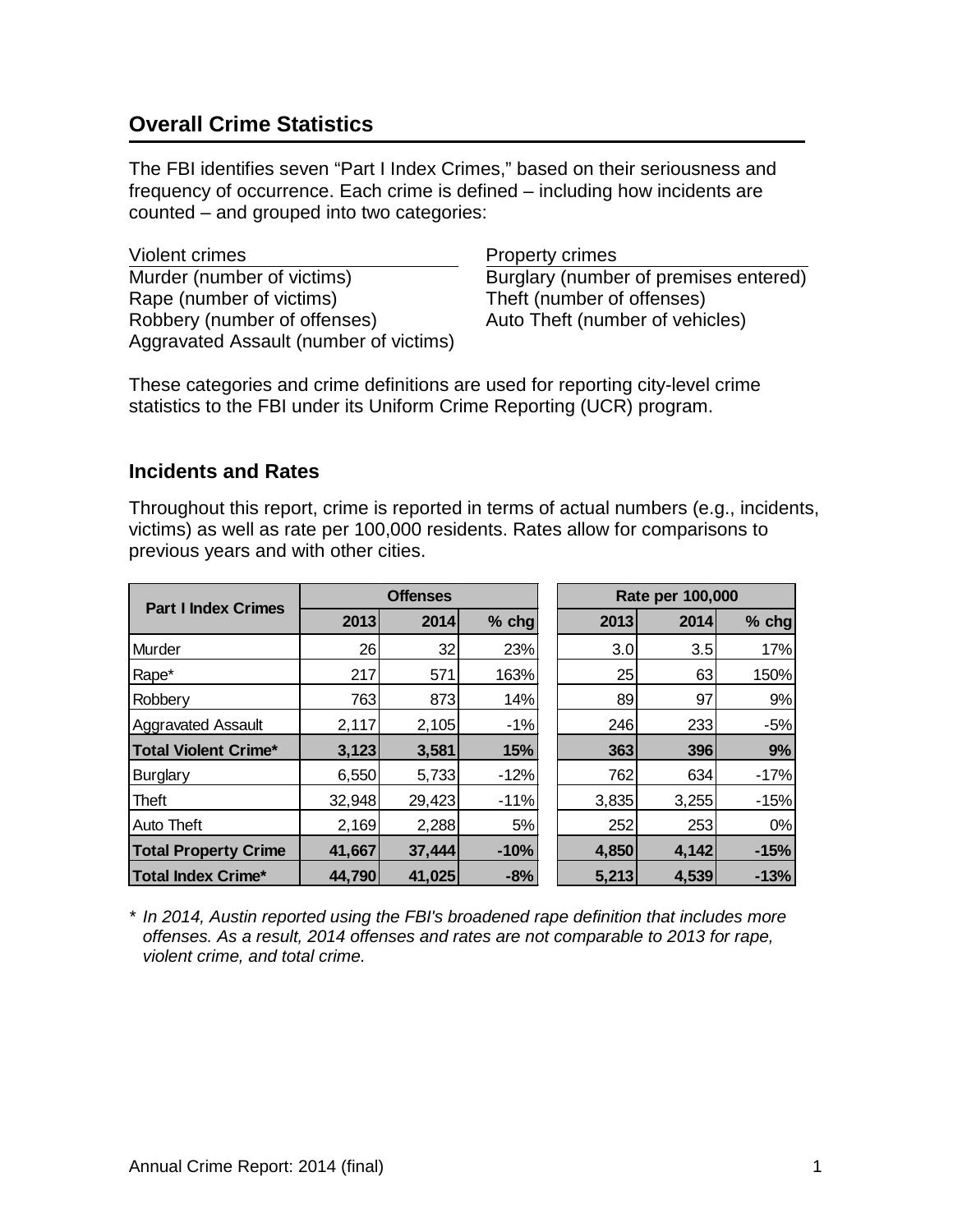

#### <span id="page-4-0"></span>**Trends**

In 2014, the number of all Part I Index crimes for Austin was 41,025. This was an 8% decrease in incidents as compared with 2013 (44,790). The crime rate per 100,000 residents was 4,539 in 2014 – a 13% decrease from the 2013 rate of 5,213 and a 20-year low (1995 to 2014).

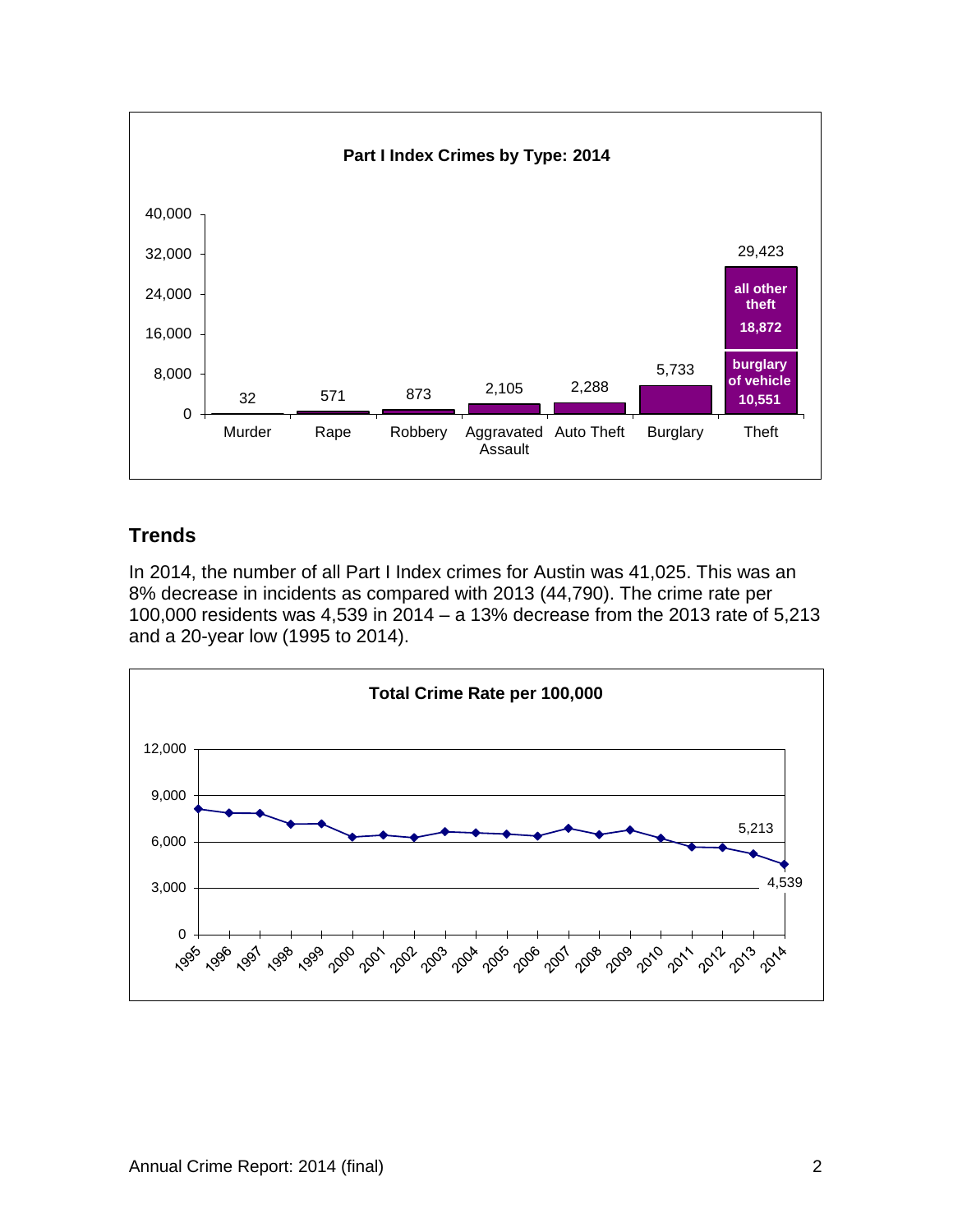#### <span id="page-5-0"></span>**Compared to Other Cities**

This chart shows how Austin compares to large US cities (those with population between 500,000 and 999,999; Austin's population was 903,924 in 2014, according to FBI UCR reporting). For regional comparison, Texas cities are also identified.

Austin's rate of 4,539 offenses per 100,000 was 17% lower than the average rate of 5,442 for all large US cities.



The following cities are included in the "US cities" category above, and elsewhere throughout this report\*:

- Albuquerque\* Jacksonville
- Baltimore\* Louisville
- 
- 
- 
- 
- 
- 
- 
- 
- 
- 
- Boston\* Memphis
- Charlotte\* Milwaukee
- Columbus Nashville
- **Denver** Oklahoma City
- **Detroit** Portland\*
- El Paso San Francisco
- Fresno\* Seattle
- Indianapolis Washington DC
- *\* Austin adopted the FBI's broadened rape definition in 2014 but these eight cities continued to use the old definition. Because their results are not comparable to Austin's, they are excluded from rape, violent, and total crime comparisons in this report.*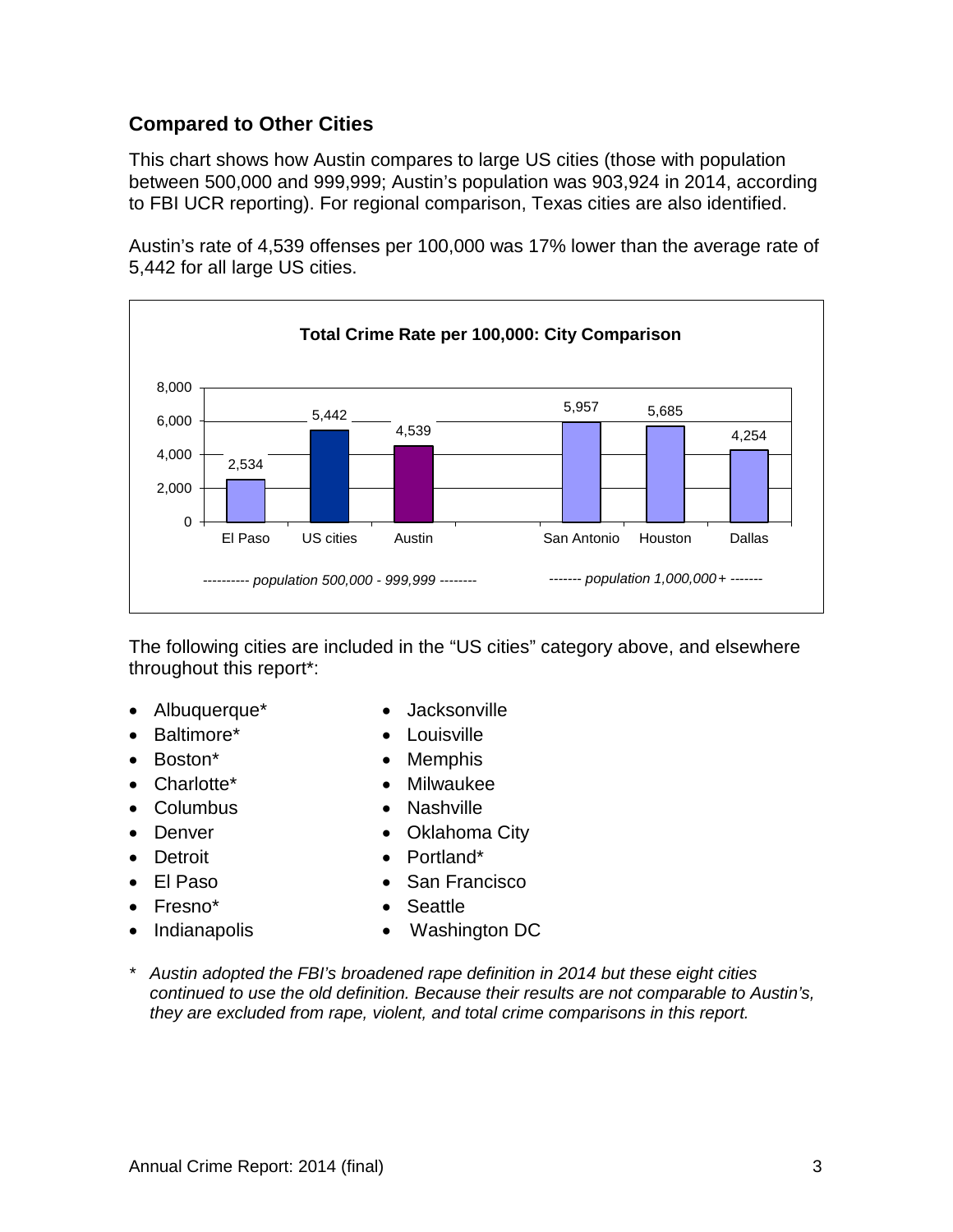## <span id="page-6-0"></span>**Violent Crime**

In 2014, the number of violent crimes was 3,581, a 15% increase in incidents from 2013 (3,123). The rate of violent crime per 100,000 residents was 396 in 2014, up 9% from 363 in 2013. This increase was driven primarily by the FBI's broadened rape definition starting in 2014 (Page 6). For context, if the new rape definition is applied to 2013 counts, a rough calculation shows that violent crime incidents would be down .1%.



#### <span id="page-6-1"></span>**Compared to Other Cities**

Austin's rate of 396 violent crimes per 100,000 was 59% lower than the average rate of 969 for all large US cities.

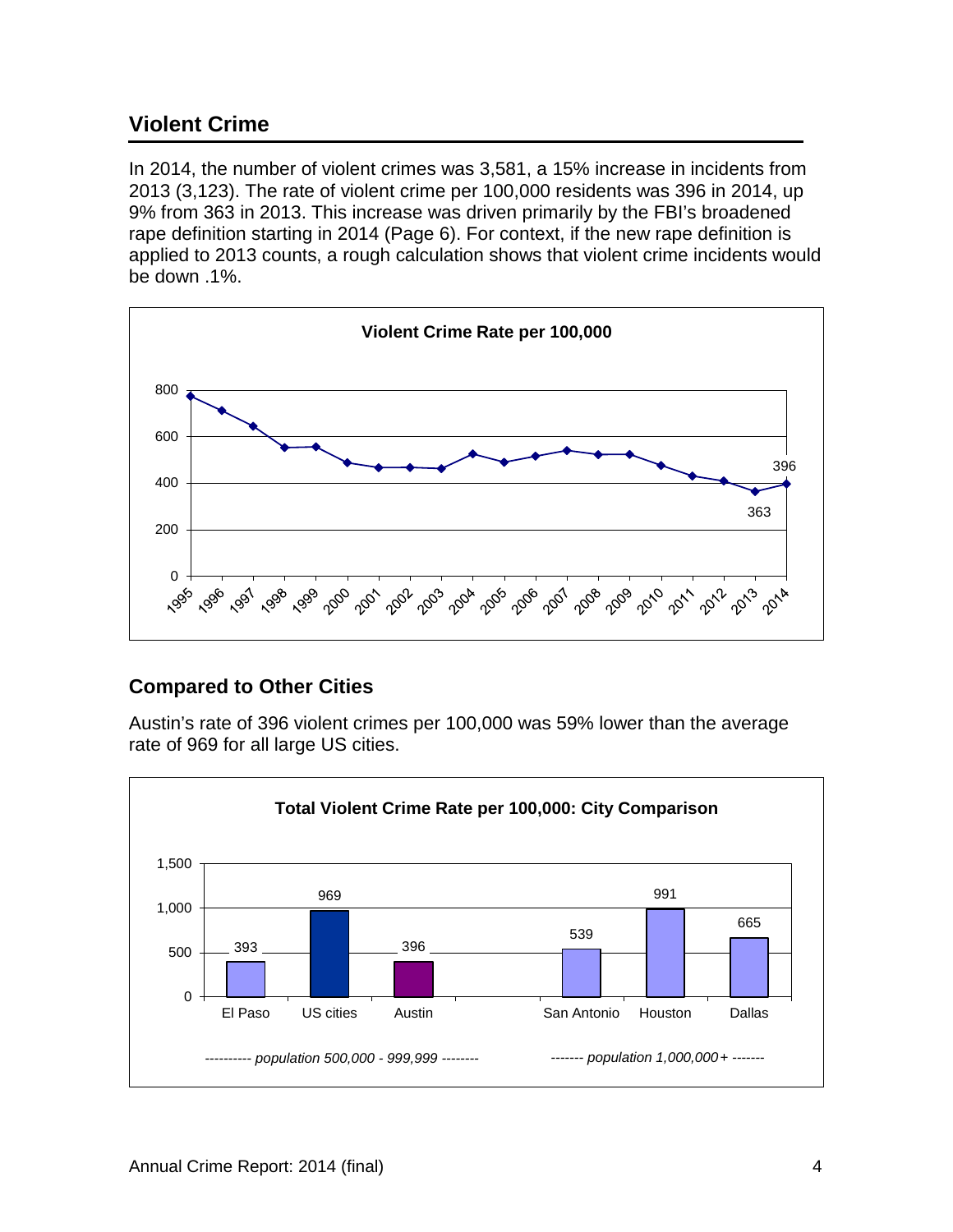#### <span id="page-7-0"></span>**Murder**

During 2014 there were 32 murder victims, up from 26 in 2013. Over the previous 10 years (2004 to 2013), the number of murder victims ranged from 20 to 38. The murder rate was 3.5 per 100,000 residents, up from the rate of 3.0 in 2013.



Austin's murder rate was 70% lower than the average of US cities our size.

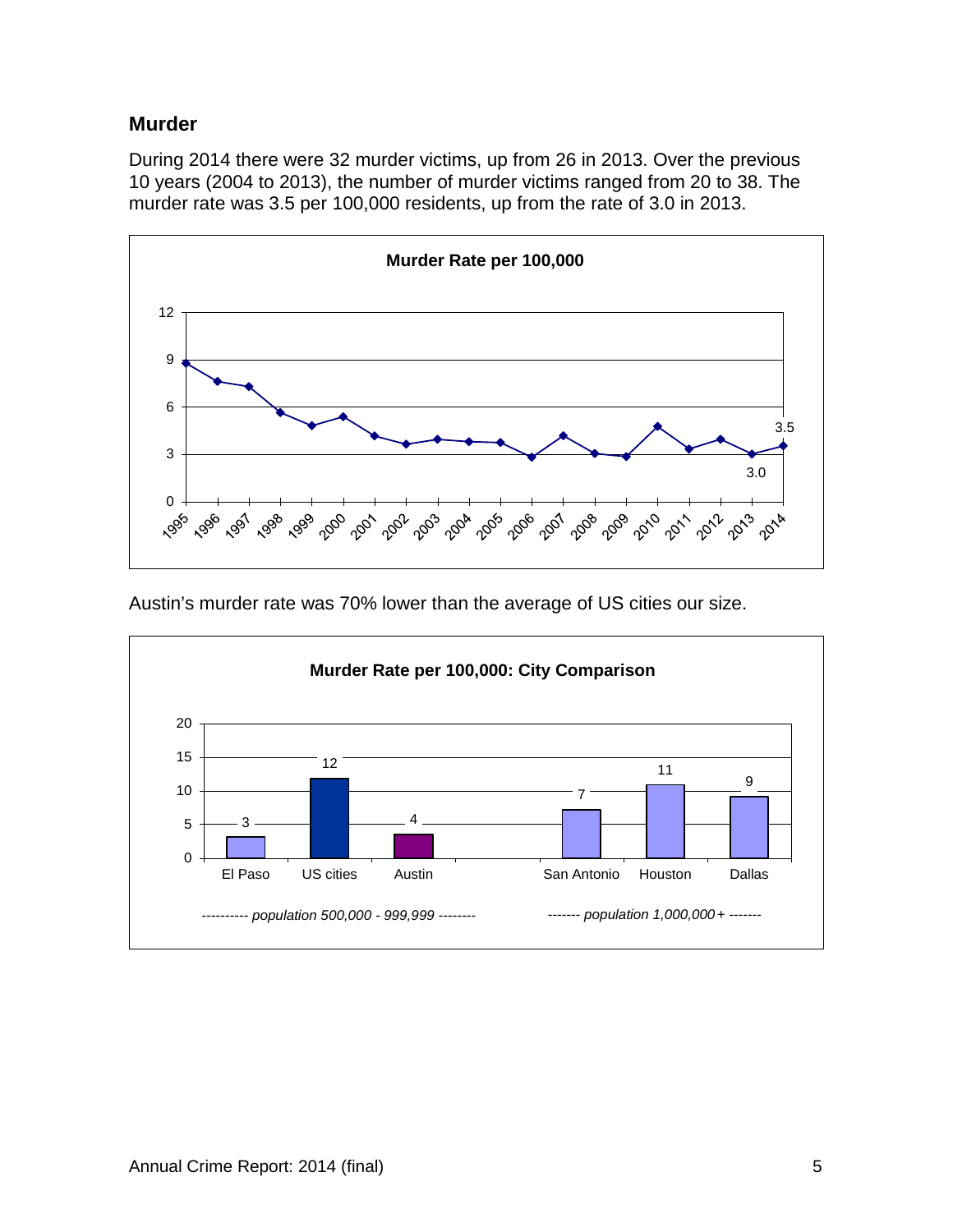In 2014, guns were the most frequent weapon used in murders (44%), followed by knives or other sharp objects (28%).

The relationship (connection) between the victim and suspect was established in 78% of the cases. Of these, the victim knew the offender as an acquaintance, family member, significant other, or roommate in 88% of murders, up from 74% in 2013.



#### <span id="page-8-0"></span>**Rape**

There were 571 reported victims of rape in 2014, up from 217 in 2013. The rate was 63 per 100,000 residents, up 150% from 25 in 2013. This increase is driven by the FBI's modified rape definition in 2014. Sexual assaults that previously did not meet the criteria for rape are now included, yielding higher rape counts/rates. For context, if the new definition is applied to 2013 counts, rape incidents would be down about 9%.

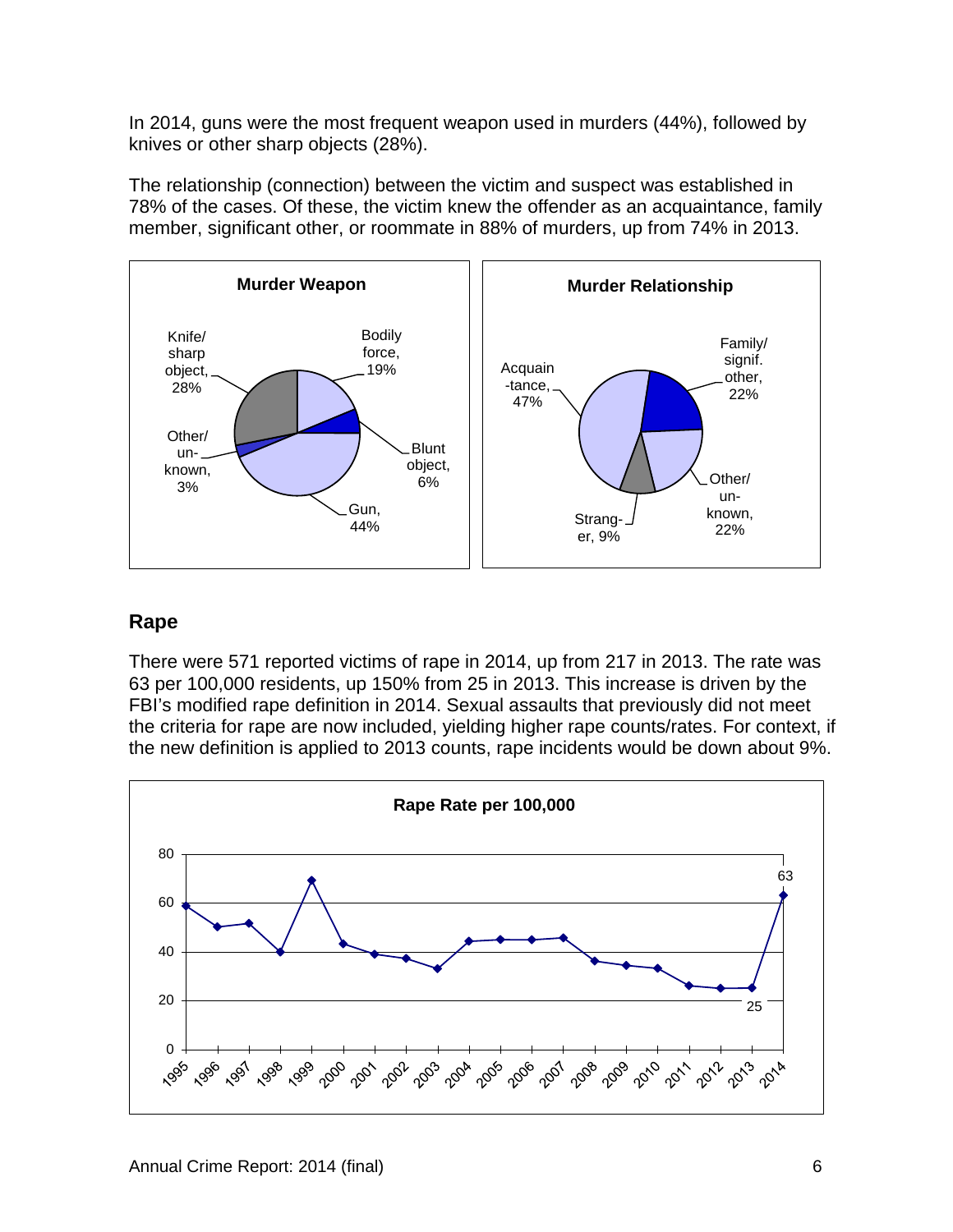

Austin's rate of reported rapes was 3% higher than the average of US cities of the same size.

The relationship (connection) between the victim and suspect was established in 95% of the cases. Of these, the victim knew the suspect as a family member, partner or ex-partner, from a brief encounter, or otherwise as a non-stranger in 92% of the incidents. This was down from 97% in 2013.

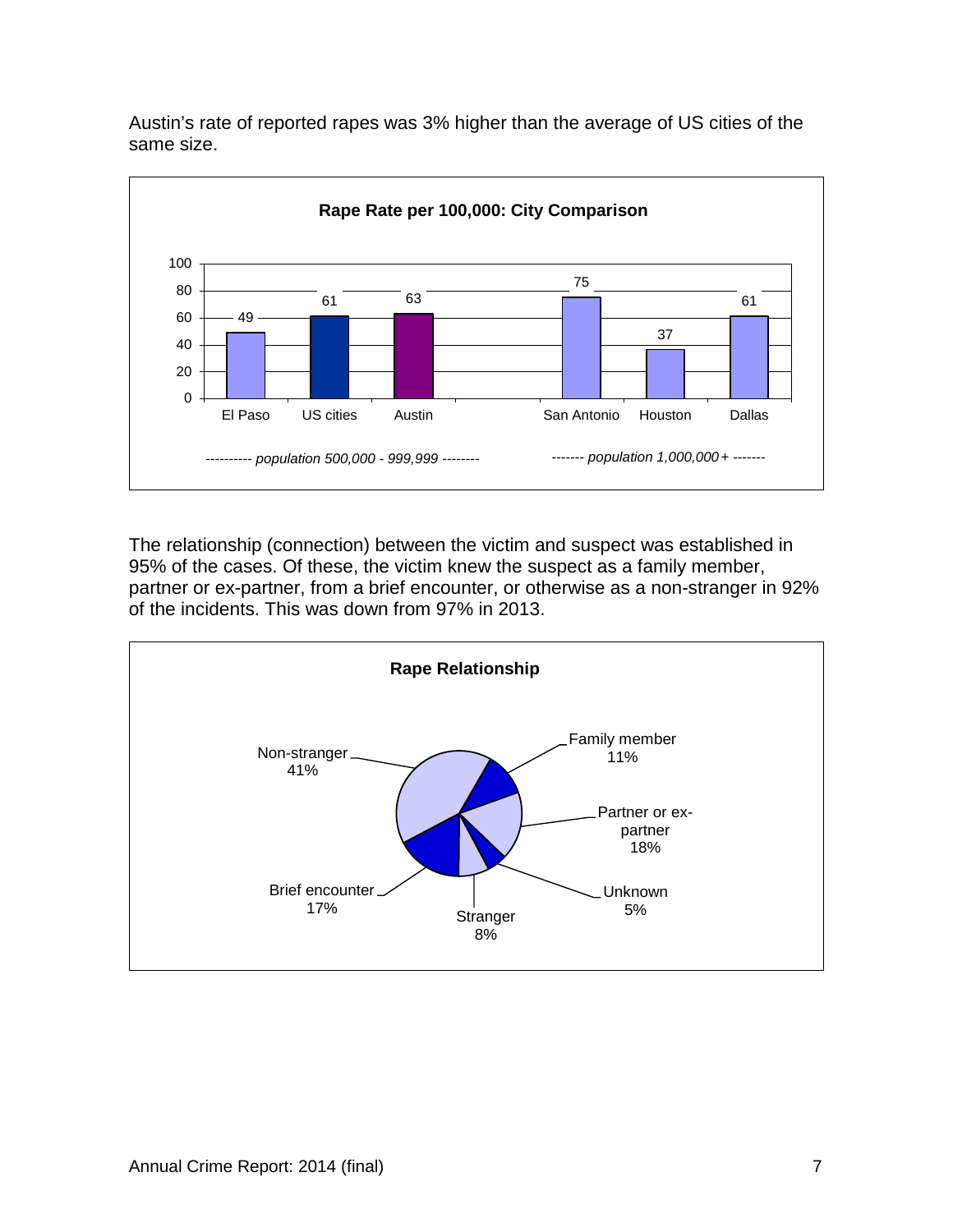#### <span id="page-10-0"></span>**Robbery**

There were 873 robberies reported in 2014, up from 763 in 2013. The rate was 97 robberies per 100,000 residents, which was a 9% increase from the previous year's rate of 89.



Austin's rate of reported robberies was 68% lower than the average of US cities of the same size.

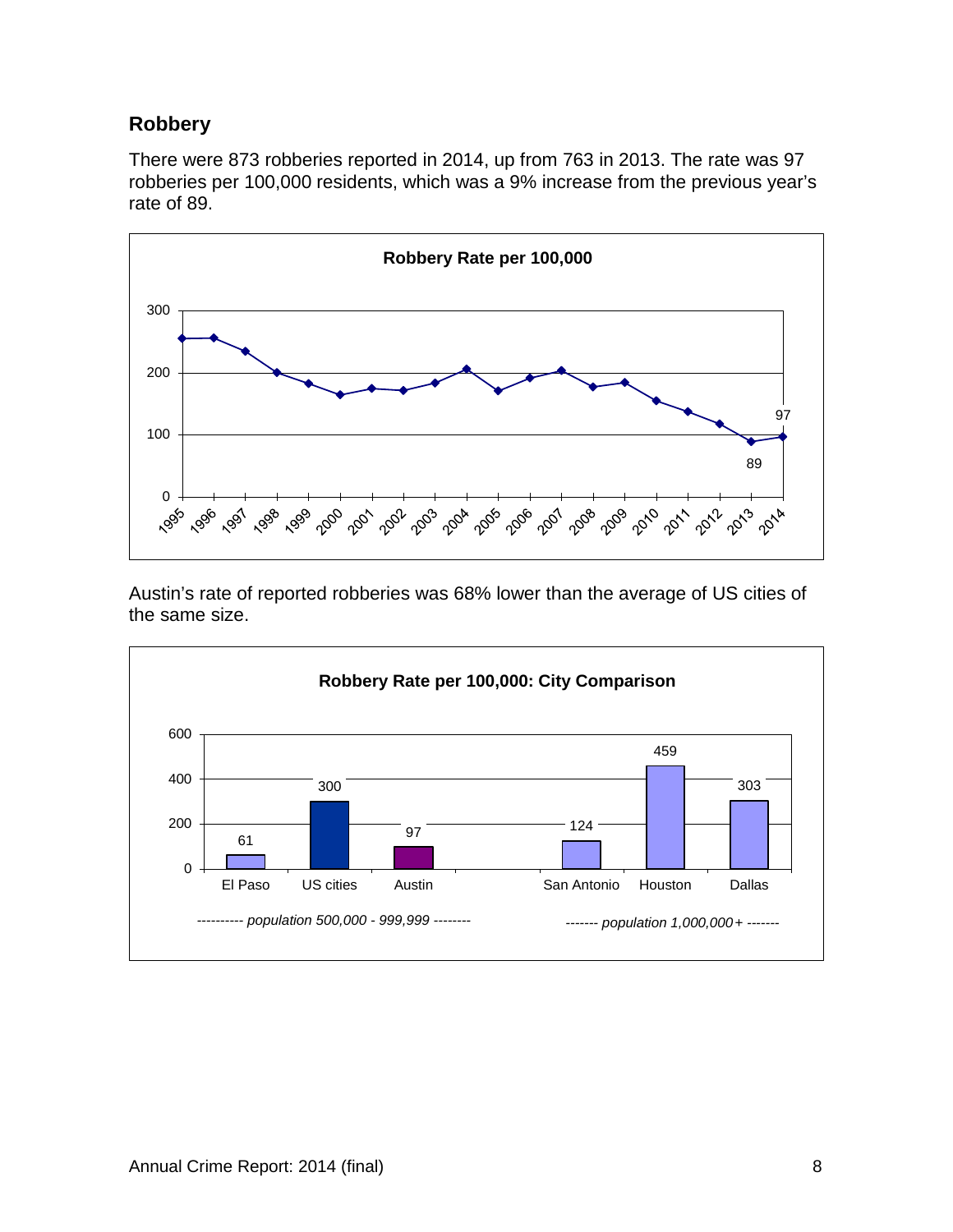Eighty-four percent of robberies were committed against individuals, as compared with 16% that occurred at businesses. During 2013, 79% of robberies were against individuals and 21% occurred at businesses.



## <span id="page-11-0"></span>**Aggravated Assault**

There were 2,105 reported victims of aggravated assault in 2014, down from 2,117 in 2013. The rate was 233 victims per 100,000 residents, down 5% from the prior year's rate of 246 and represents a 20-year low (1995 to 2014).

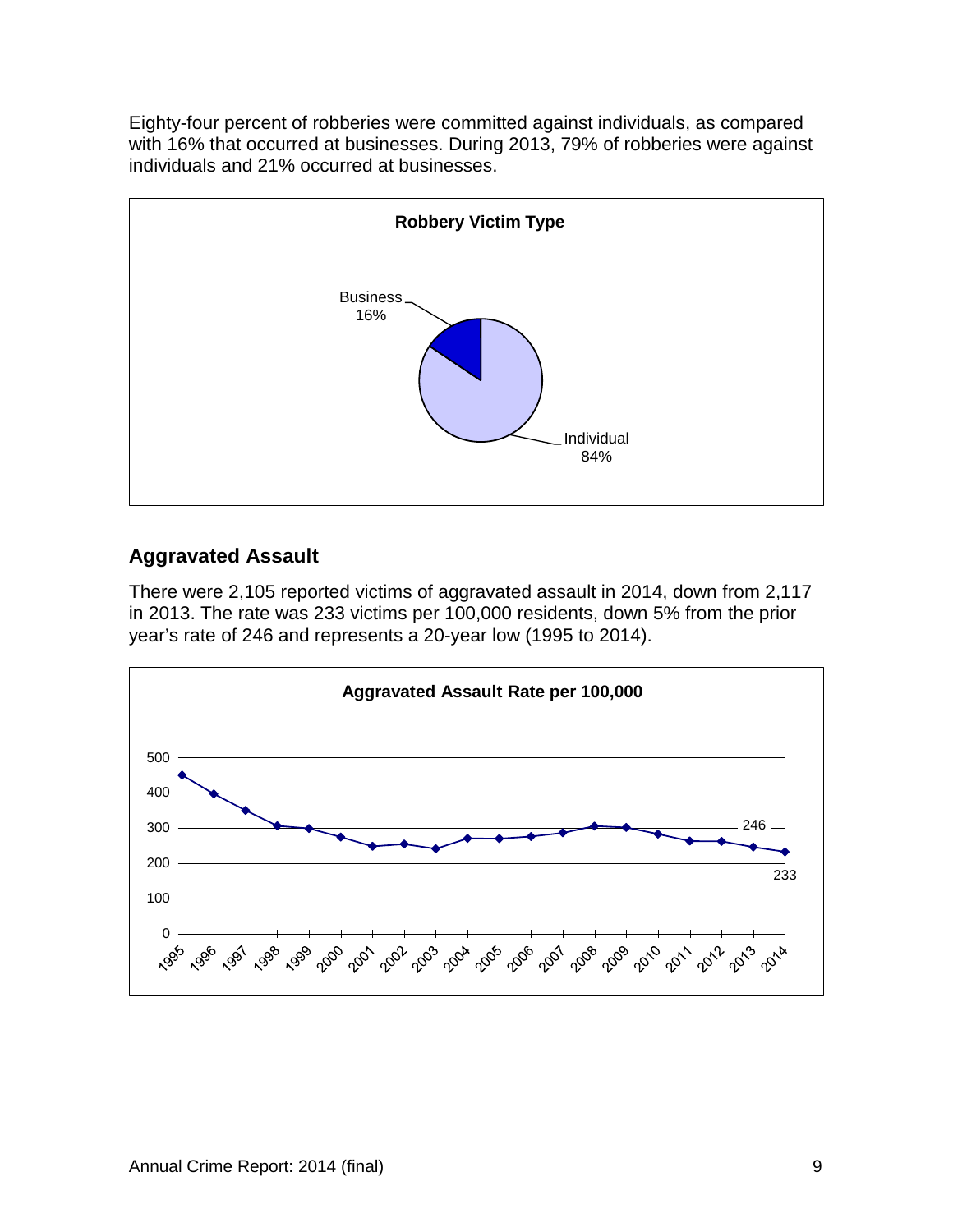

Austin's rate of aggravated assault victims was 57% lower than the average of US cities of the same size.

More than half (56%) of aggravated assaults were committed by a family member, partner or ex-partner, or roommate of the victim. This was up from 55% in 2013.

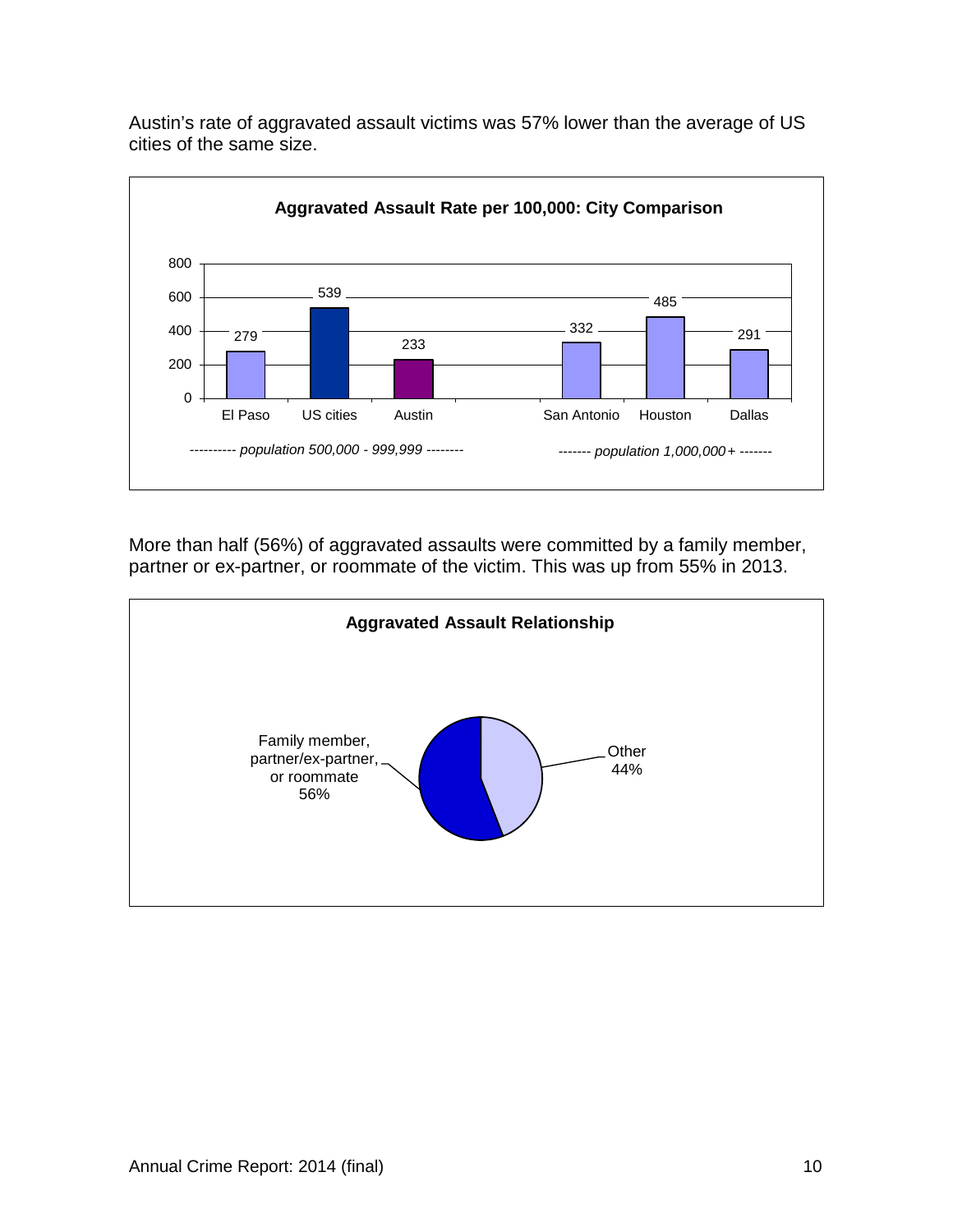# <span id="page-13-0"></span>**Property Crime**

In 2014, the number of property crimes in Austin was 37,444, down from 41,667 in 2013. The rate of property crime per 100,000 residents was 4,142 in 2014, which was down 15% from the prior year's rate of 4,850 and represents a 20-year low (1995 to 2014).



#### <span id="page-13-1"></span>**Compared to Other Cities**

Austin's rate of 4,142 property crimes per 100,000 in 2014 was 6% lower than the average rate of 4,401 per 100,000 for large US cities.

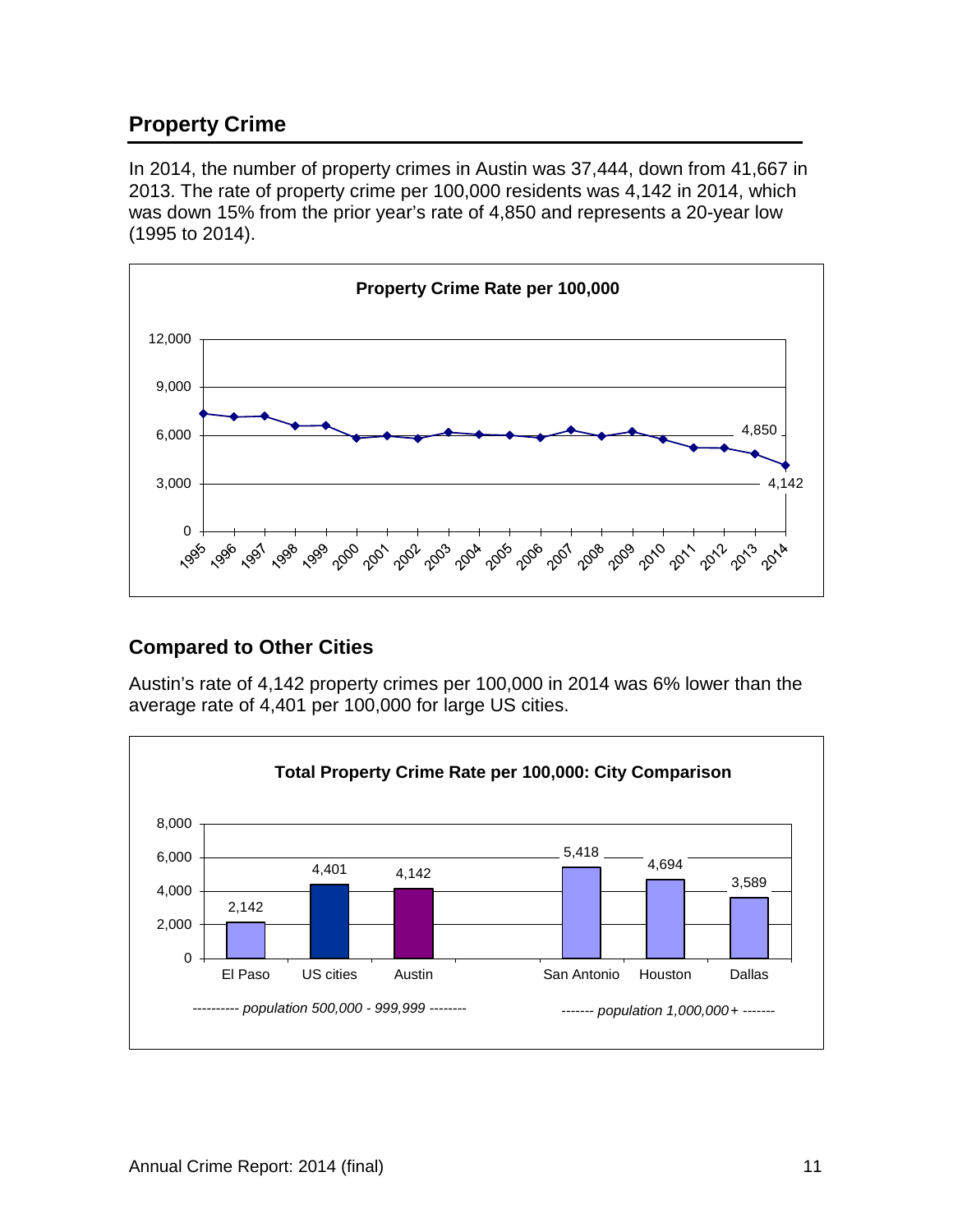# <span id="page-14-0"></span>**Burglary**

There were 5,733 reported burglaries in 2014, down from 6,550 in 2013. The rate was 634 burglaries per 100,000 residents, which was down 17% from the prior year's rate of 762 and represents a 20-year low (1995 to 2014).



Austin's burglary rate in 2014 was 30% lower than the average of US cities of the same size.

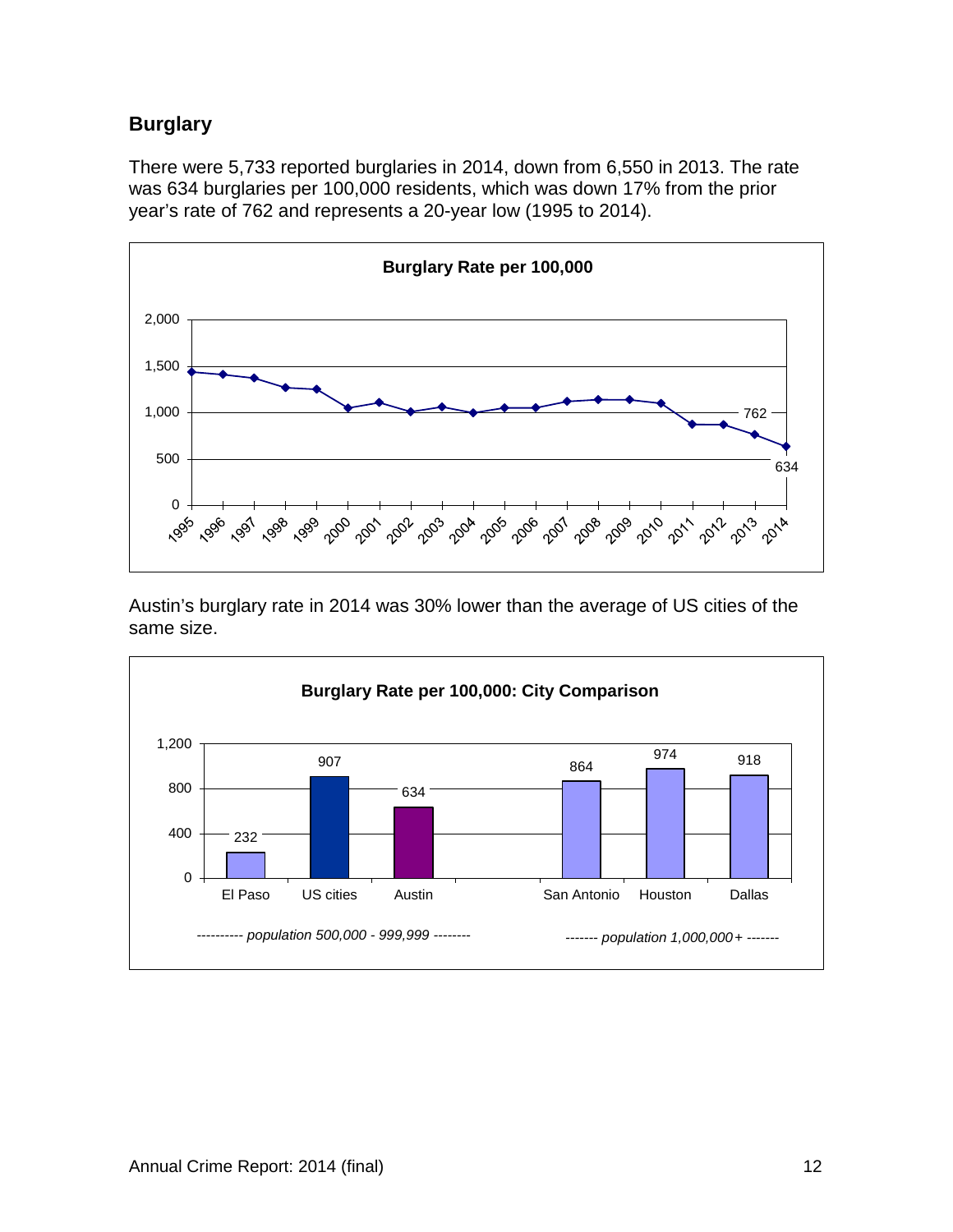Seventy percent of burglaries involved residences and 30% involved other targets (businesses, offices, restaurants, etc.). During 2013, 72% of burglaries involved residences and 28% involved other targets.



## <span id="page-15-0"></span>**Theft**

There were 29,423 reported thefts in 2014, down from 32,948 in 2013. The rate was 3,255 thefts per 100,000 residents, which was down 15% from the rate of 3,835 in 2013 and represents a 20-year low (1995 to 2014).

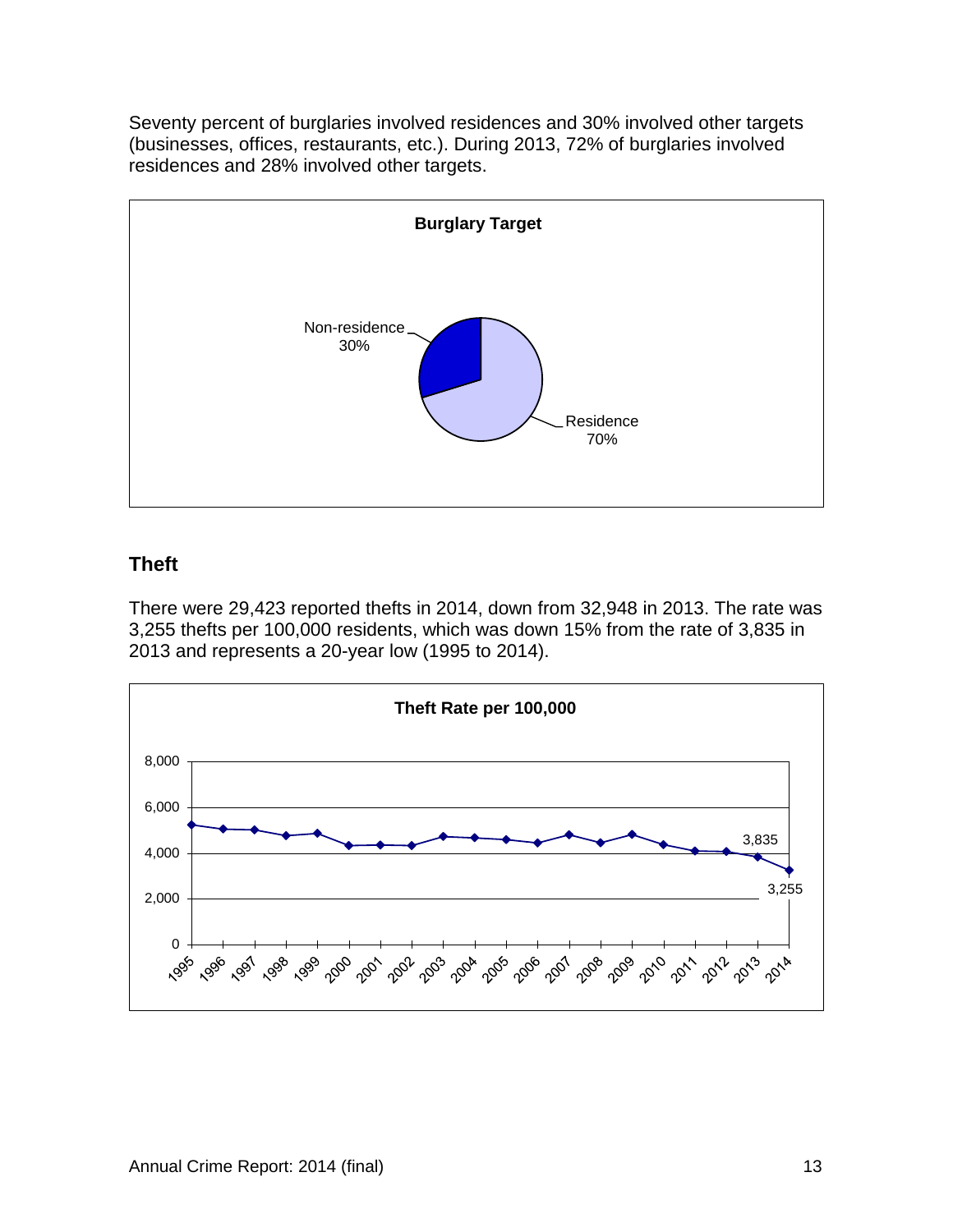Austin's rate of thefts in 2014 was 10% higher than the average of US cities of the same size.



Of all thefts reported in 2014, 36% were burglary of vehicle, or BOV offenses. This was down from 2013, when 39% of thefts were BOV offenses.

# <span id="page-16-0"></span>**Auto Theft**

There were 2,288 reported auto thefts in 2014, up from 2,169 in 2013. The rate was 253 auto thefts per 100,000 residents, which was stable from the prior year.

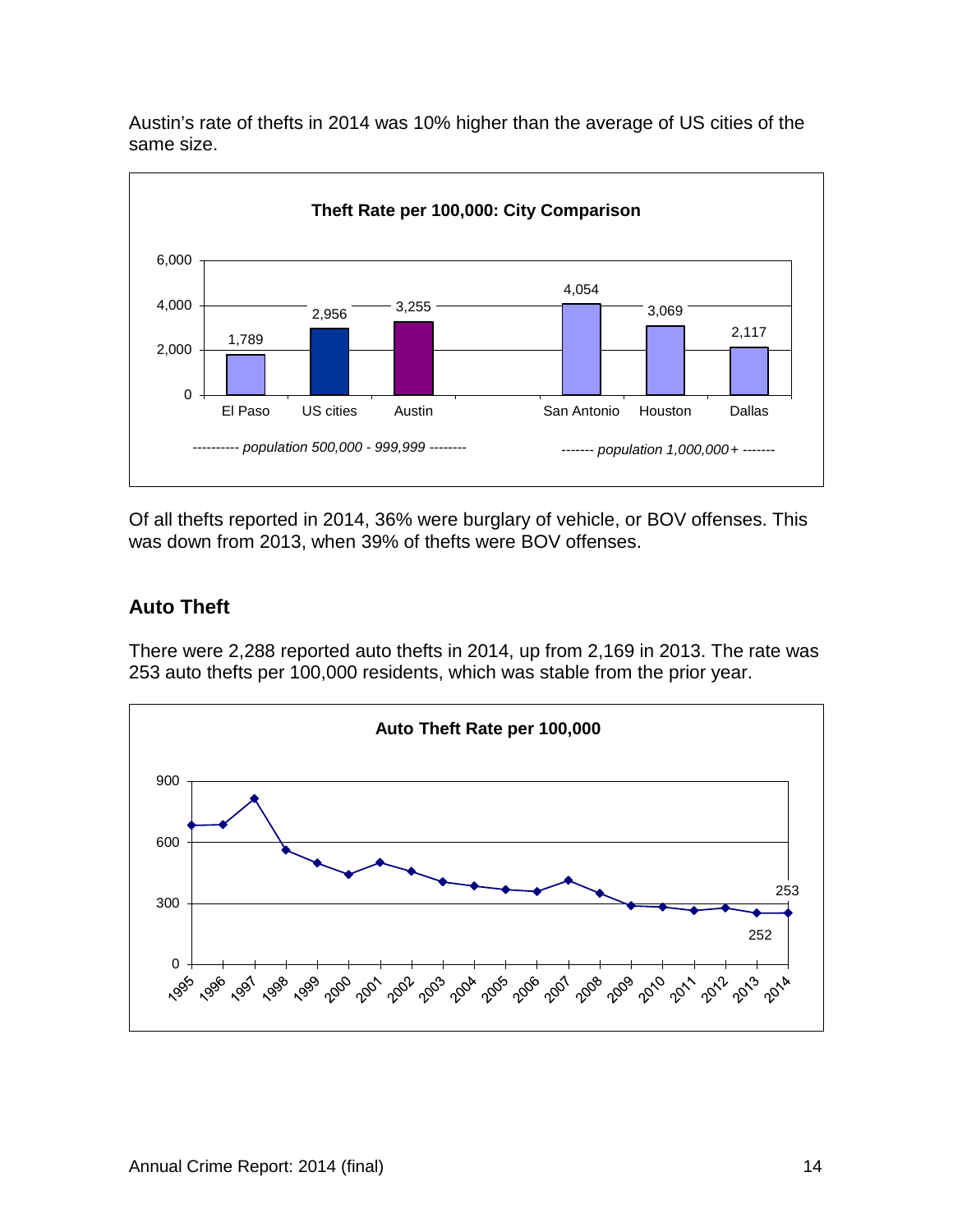

Austin's auto theft rate in 2014 was 53% lower than the average of US cities of the same size.

The most frequently stolen vehicles were Honda Accord sedans and trucks made by Ford, Chevrolet, and GMC. Together, they represent 33% of all stolen vehicles where the make and model were known.

In terms of recovery, of all vehicles stolen in 2014, 80% were successfully recovered; this recovery rate is unchanged from 2013. Austin's recovery rate is higher than those of both Texas and the US (includes all US cities).

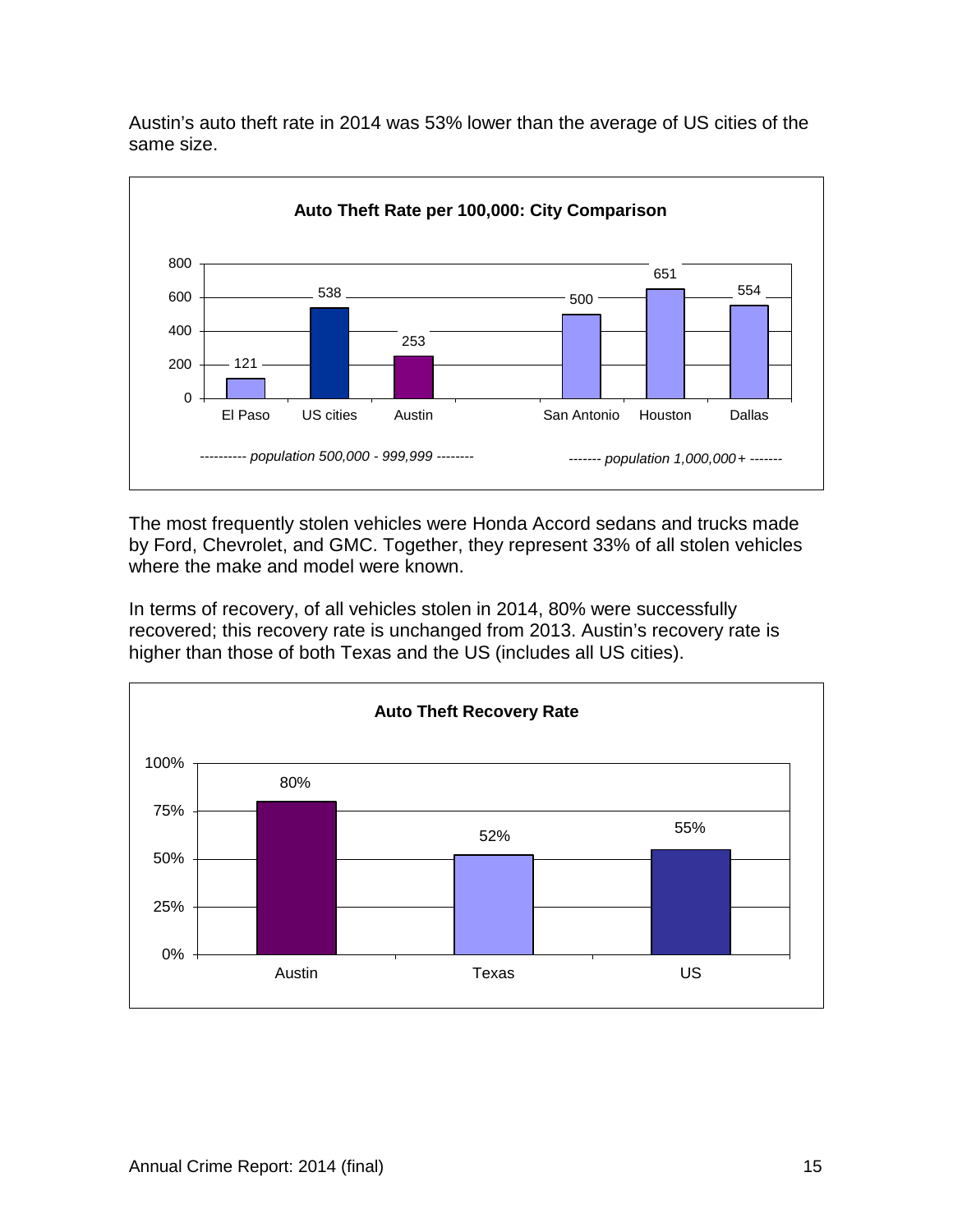# <span id="page-18-0"></span>**Solving Crime**

Crimes can be cleared in two ways: by arrest and by exception. A crime is cleared exceptionally when a circumstance prevents an arrest. Examples include when the offender dies, the victim refuses to cooperate with the prosecution, the offender is being prosecuted in another jurisdiction and cannot be extradited, or when the prosecution declines.

|                             | % of Crimes Cleared by Arrest or Exception |                                             |  |  |  |  |
|-----------------------------|--------------------------------------------|---------------------------------------------|--|--|--|--|
| <b>Part I Index Crimes</b>  | <b>Austin</b>                              | <b>US Cities (pop</b><br>500,000 - 999,999) |  |  |  |  |
| Murder                      | 66%                                        | 56%                                         |  |  |  |  |
| Rape                        | 54%                                        | 37%                                         |  |  |  |  |
| Robbery                     | 31%                                        | 23%                                         |  |  |  |  |
| <b>Aggravated Assault</b>   | 61%                                        | 43%                                         |  |  |  |  |
| <b>Total Violent Crime</b>  | 53%                                        | 36%                                         |  |  |  |  |
| <b>Burglary</b>             | 11%                                        | 9%                                          |  |  |  |  |
| Theft                       | 15%                                        | 15%                                         |  |  |  |  |
| <b>Auto Theft</b>           | 16%                                        | 8%                                          |  |  |  |  |
| <b>Total Property Crime</b> | 15%                                        | 13%                                         |  |  |  |  |

During 2014, Austin police solved, or cleared, 53% of the reported **violent crimes**, down from 57% in 2013. This compared with 36% for all large US cities (those with 500,000 to 999,999 residents). Austin outperformed other cities on clearing all violent crime types: murder, rape, robbery, and aggravated assault.

Solving **property crimes** is generally more difficult because many property crimes are discovered after the crime has occurred, with no known suspects or witnesses. During 2014, Austin solved 15% of property crimes, up from 13% in 2013. Austin outperformed other cities in clearing burglaries and auto thefts, and performed comparably to other cities in clearing thefts.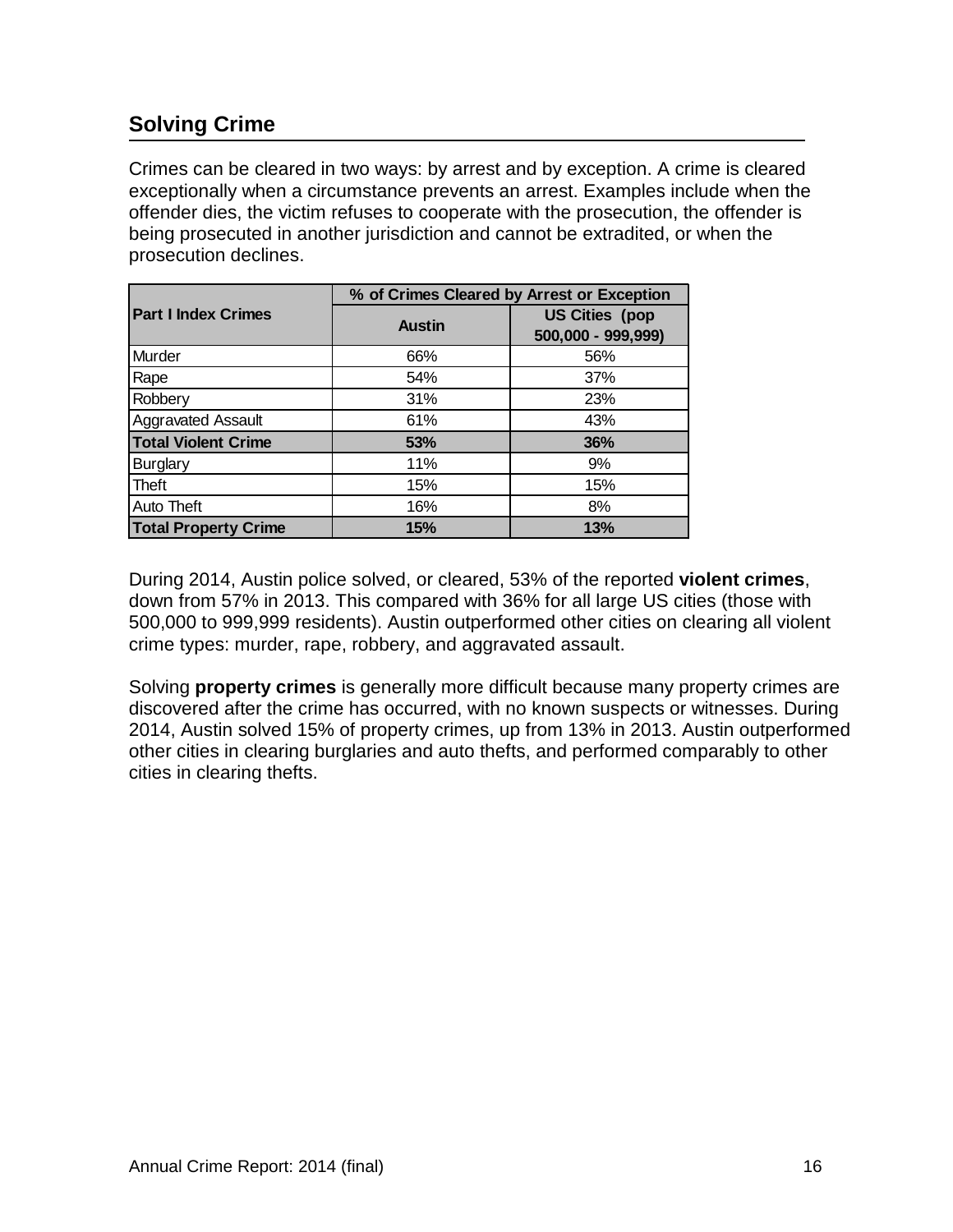# <span id="page-19-0"></span>**Traffic Fatalities**

During 2014 there were 56 fatal collisions that resulted in 63 deaths, as compared with 72 fatal collisions that resulted in 75 deaths in 2013.

The 2014 traffic fatality rate was .84 fatalities per 100 million vehicle miles traveled (VMT), as compared with the rate of .99 in 2013.



Austin's rate of .84 fatalities per 100 million VMT was lower than the rates for both Texas (1.42) and the US (includes all US cities, 1.09).



*\* 2013 US statistics are the most current data available from National Highway Traffic Safety Administration (NHTSA).*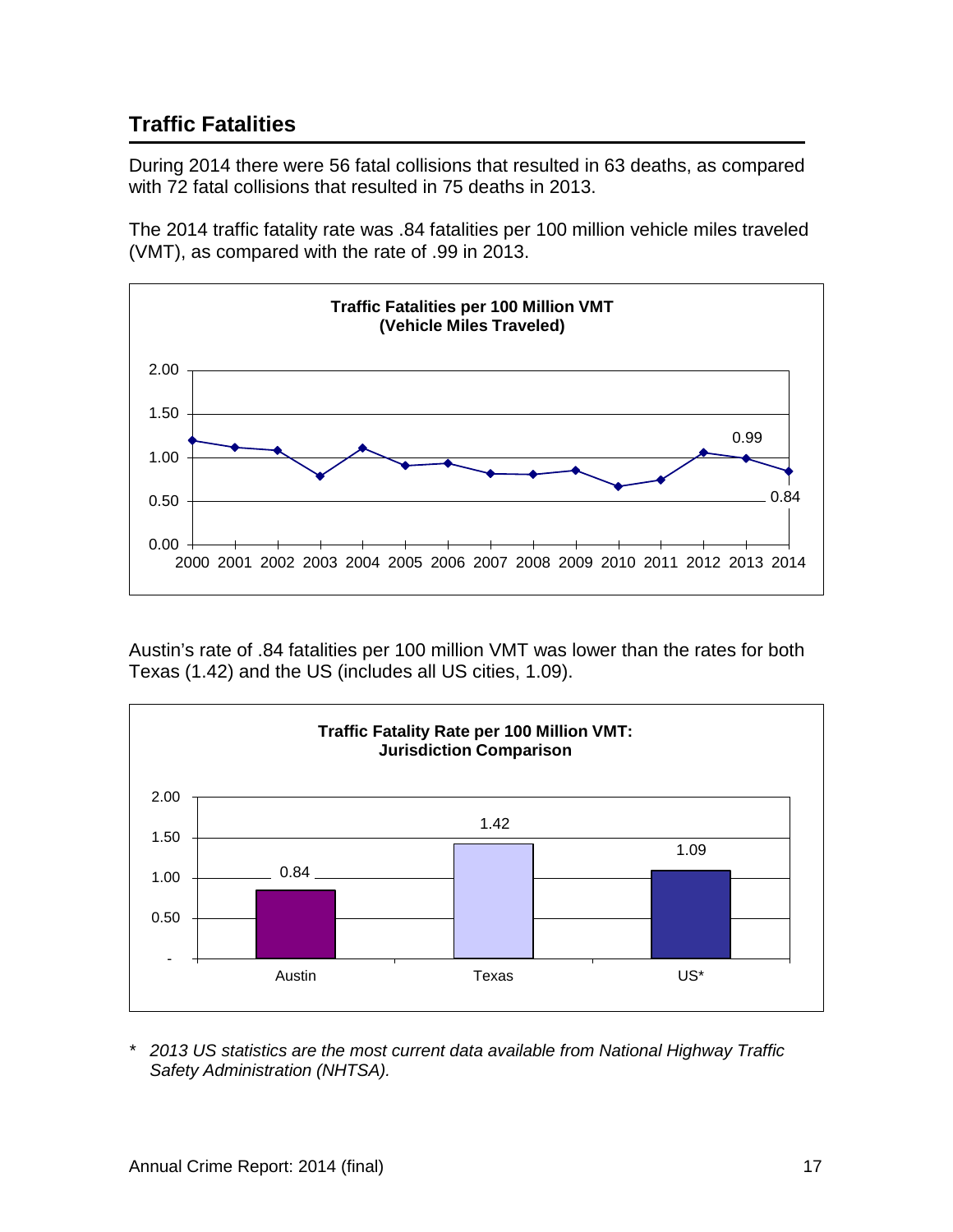In 2014, most traffic fatalities involved motor vehicle occupants (34, or 54%), followed by pedestrians (15, or 24%), motorcyclists (13, or 21%) and bicyclists (one, or 1%). Similarly, in 2013, most traffic fatalities involved motor vehicle occupants (41, or 55%), followed by pedestrians (22, or 29%), followed by motorcyclists (11, or 15%) and bicyclists (one, or 1%).



Of all motor vehicle fatalities in 2014, 10 (or 29%) victims were not using restraints, as compared with 16 (or 39%) victims in 2013. Of all motorcycle fatalities, six (or 46%) victims were not wearing helmets, as compared with four (or 36%) in 2013.

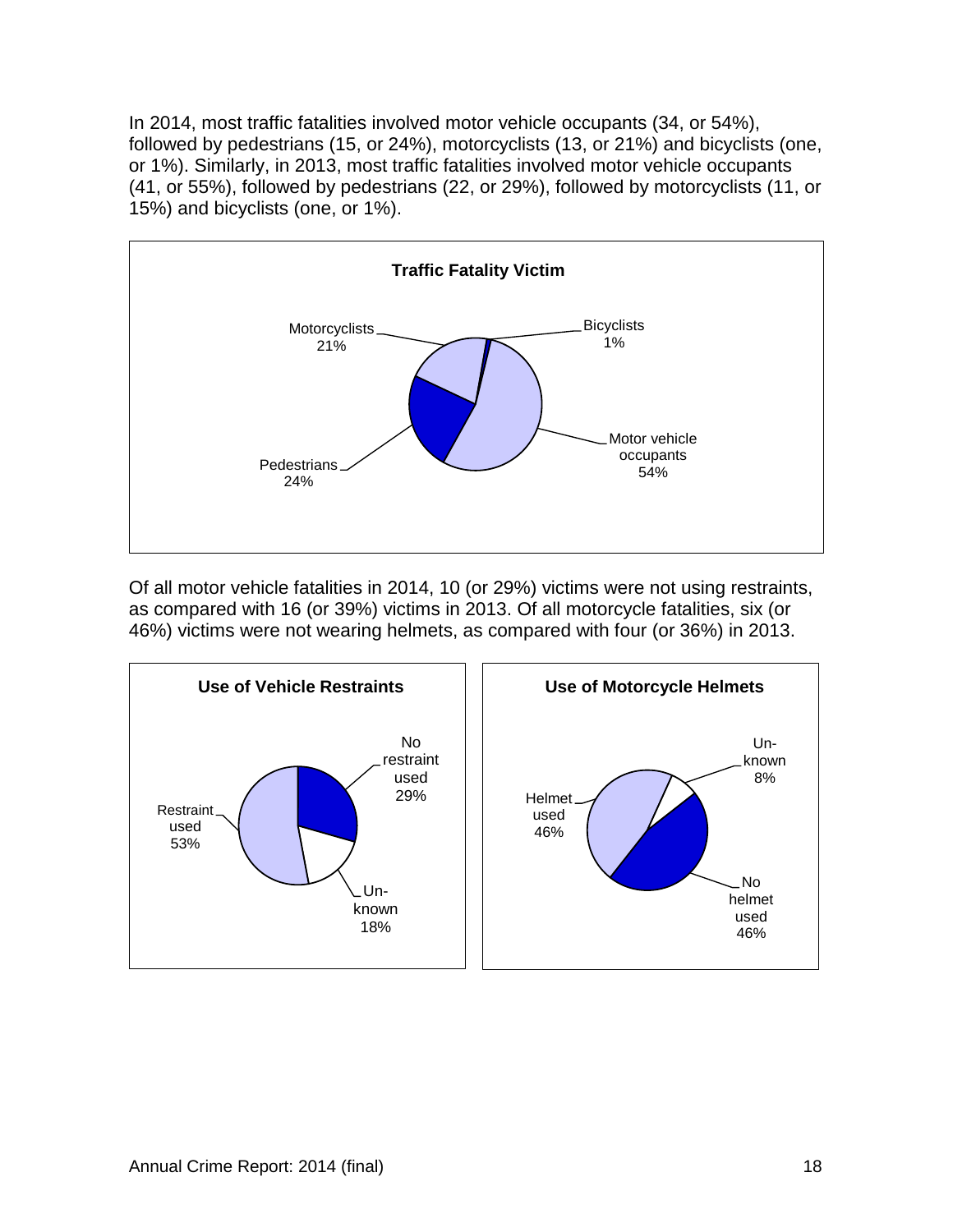Of all fatalities in 2014, 28 (or 44%) involved an alcohol-impaired driver, as compared with 23 (or 31%) in 2013. Of all pedestrian fatalities in 2014, eight (or 53%) involved an alcohol-impaired pedestrian, as compared with 12 (or 55%) in 2013.



Austin's rate of traffic fatalities involving driver alcohol impairment is .37 per 100 million vehicle miles traveled (VMT). That rate is lower than that for Texas (.42), but higher than the rate for the US (.30).



*\* 2013 US statistics are the most current data available from National Highway Traffic Safety Administration (NHTSA).*